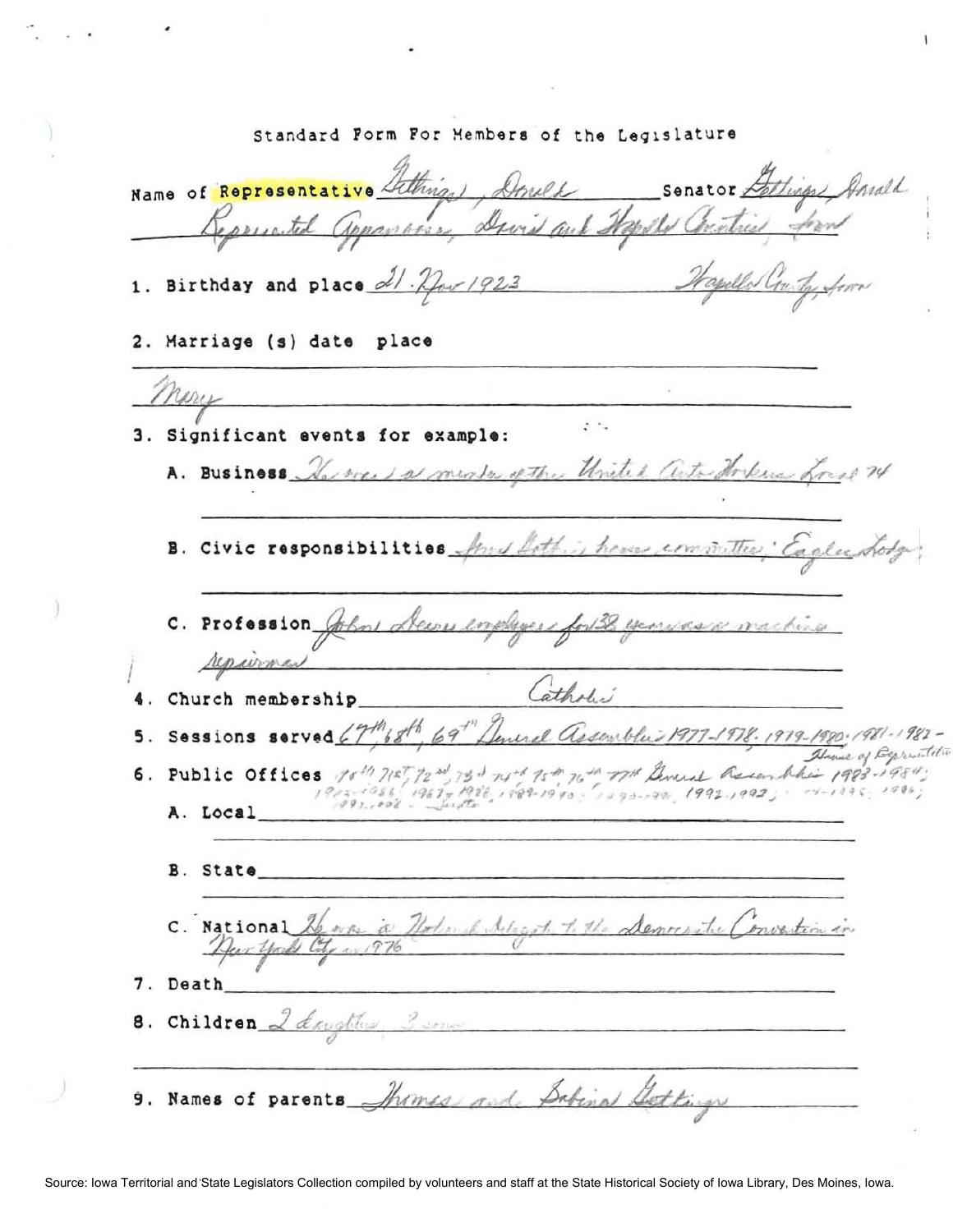10. Education Ile was educated in the Othern four seticles -------- **<sup>11</sup> .** Degrees \_\_\_\_\_\_\_\_\_\_\_\_\_\_\_\_\_\_\_\_\_\_\_\_\_\_\_\_\_\_\_\_\_ \_ 12. Other applicable information <u>Almoerat</u> --------------- -------- ------------- ------

 $20119$